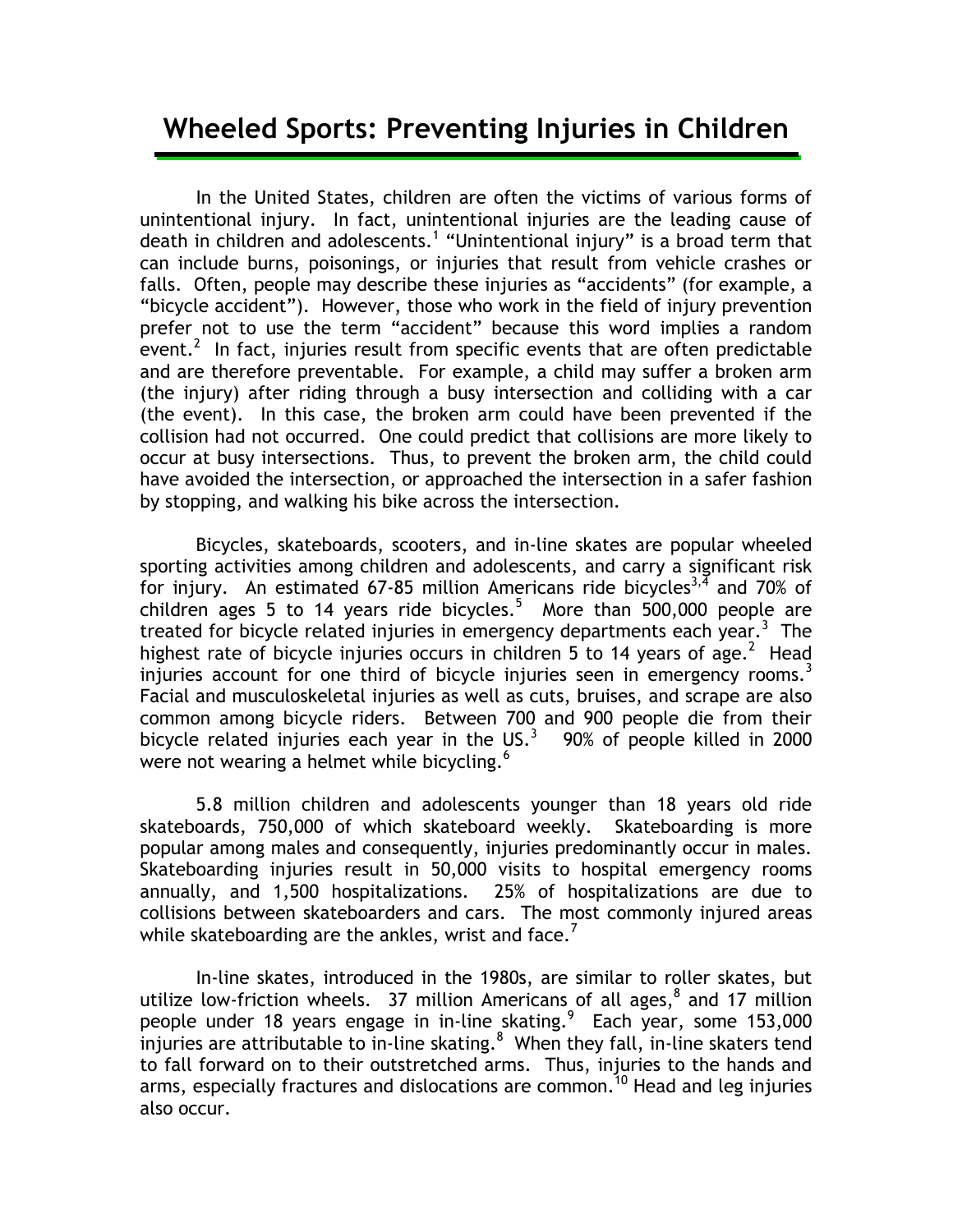Most recently, in 2000, portable, light-weight scooters with low-friction wheels, similar to in-line skates, were introduced and quickly became very popular. In 2000, more than 11 million people used scooters, and 40,500 injuries were treated in emergency departments that year. 85% of scooter injuries were in children younger than 15 years of age.<sup>11</sup> Falls and scooter injuries tend to occur when the wheels hit small objects, while performing tricks, or while attempting to stop.<sup>12</sup> Common scooter related injuries include fractures, dislocations, sprains, cuts, and bruises, and affect the wrist, elbow, lower arm, knee, head and face.

Considerable evidence derived from research suggests that preventative strategies such as helmet use can prevent or decrease the severity of injury. For example, bicycle helmets have been shown to lower the risk of head and brain injury by 63 to  $88\%$ .<sup>3</sup> Yet some children and adolescents continue to neglect safety equipment. Thus, many preventable injuries, some severe, continue to occur, resulting in much pain, suffering, anxiety, disability, and substantial medical cost.

## **References:**

- 1. Minino AM, Smith BL. Deaths: preliminary data for 2000. Natl Vital Stat Rep. 49:1-40, 2001.
- 2. Rivara FP, Grossman DC, Cummings P. Injury prevention. First of two parts. N Engl J Med. 337:543-8, 1997.
- 3. Thompson DC, Rivara FP, Thompson R. Helmets for preventing head and facial injuries in bicyclists (Cochrane Review). Cochrane Database Syst Rev. 2, 2000.
- 4. Bicycle Helmet Safety Institute. http://www.bhsi.org/ (Accessed June 16, 2003)
- 5. Via Health Disease and Wellness Information bicycle / in-line skating / skateboarding safety. The same safety safety safety safety. http://www.viahealth.org/disease/nontraumaticinjuries/bike.htm (accessed June 16, 2003).
- 6. Bicycles. Insurance Institute For Highway Safety Fatality Facts. http://www.hwysafety.org/safety%5Ffacts/fatality%5Ffacts/bicycle.pdf (accessed June 16, 2003).
- 7. Skateboard and Scooter Injuries. American Academy of Pediatrics Committee on Injury and Poison Prevention. Pediatrics. 109:542-3, 2002.
- 8. Forjuoh, SN, Fiesinger T, Schuchmann JA, Mason S. Helmet use. A survey of 4 common childhood leisure activities. Arch Pediatr Adolesc Med 156:656-661, 2002.
- 9. In-line skating injuries in children and adolescents. American Academy of Pediatrics. Committee on Injury and Poison Prevention and Committee on Sports Medicine and Fitness. Pediatrics. 101:720-2, 1998.